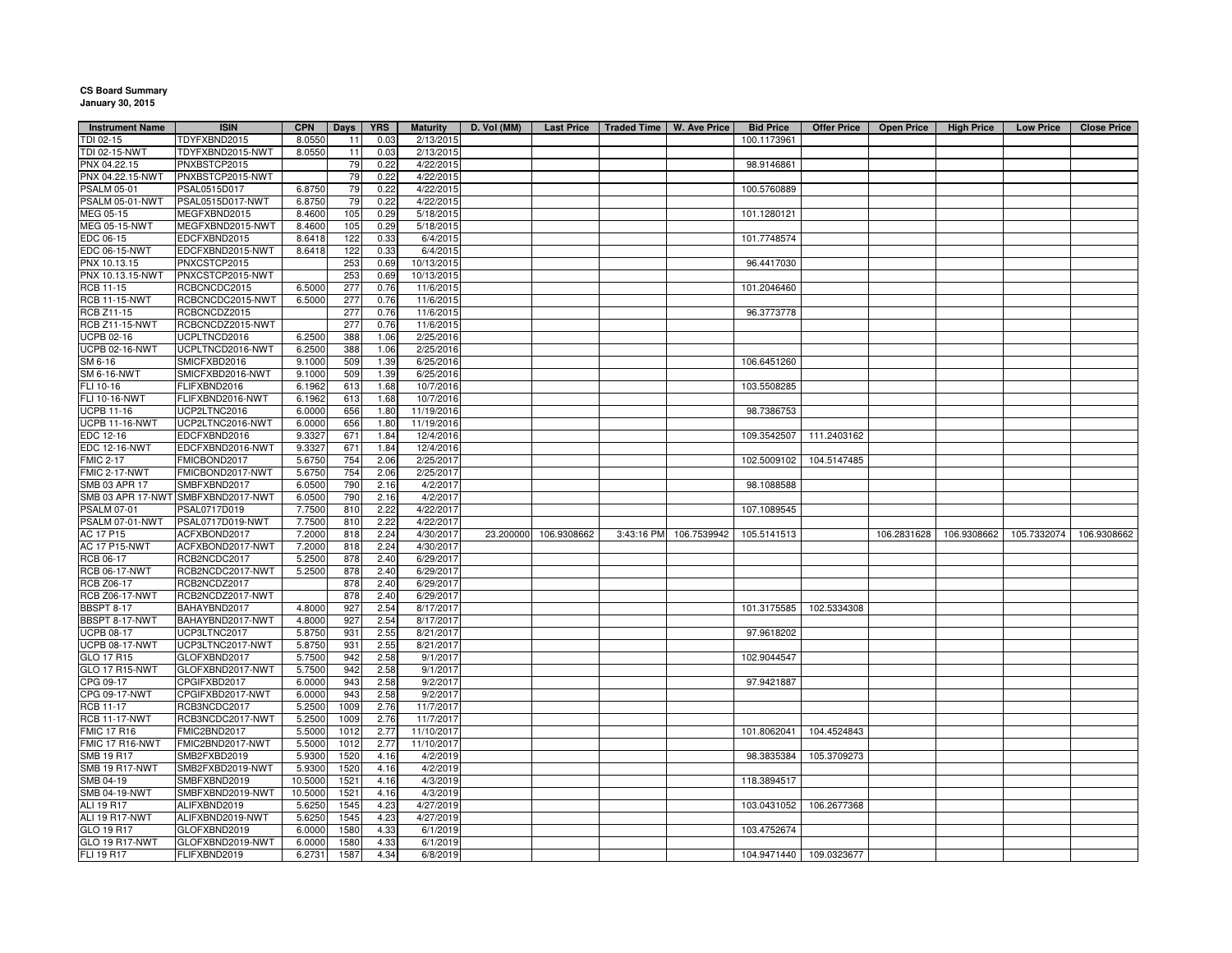| <b>Instrument Name</b> | <b>ISIN</b>                       | <b>CPN</b> | Days | <b>YRS</b> | <b>Maturity</b>          | D. Vol (MM) | <b>Last Price</b>     | Traded Time   W. Ave Price |                        | <b>Bid Price</b> | <b>Offer Price</b> | <b>Open Price</b> | <b>High Price</b>                               | <b>Low Price</b> | <b>Close Price</b> |
|------------------------|-----------------------------------|------------|------|------------|--------------------------|-------------|-----------------------|----------------------------|------------------------|------------------|--------------------|-------------------|-------------------------------------------------|------------------|--------------------|
| FLI 19 R17-NWT         | FLIFXBND2019-NWT                  | 6.273      | 1587 | 4.34       | 6/8/2019                 |             |                       |                            |                        |                  |                    |                   |                                                 |                  |                    |
| SM 19 R17              | SMICFXBD2019                      | 6.0000     | 1625 | 4.45       | 7/16/2019                |             |                       |                            |                        | 103.5438709      | 107.2428337        |                   |                                                 |                  |                    |
| <b>SM 19 R17-NWT</b>   | SMICFXBD2019-NWT                  | 6.0000     | 1625 | 4.45       | 7/16/2019                |             |                       |                            |                        |                  |                    |                   |                                                 |                  |                    |
| <b>FMIC 19 R17</b>     | FMICBOND2019                      | 5.750      | 1650 | 4.52       | 8/10/2019                |             |                       |                            |                        | 98.0426241       |                    |                   |                                                 |                  |                    |
| FMIC 19 R17-NWT        | FMICBOND2019-NWT                  | 5.7500     | 1650 | 4.52       | 8/10/2019                |             |                       |                            |                        |                  |                    |                   |                                                 |                  |                    |
| JGS 08-19              | JGSFXBND2019                      | 5.2317     | 1667 | 4.56       | 8/27/2019                |             |                       |                            |                        | 100.9322545      | 102.9884154        |                   |                                                 |                  |                    |
| JGS 08-19-NWT          | JGSFXBND2019-NWT                  | 5.231      | 1667 | 4.56       | 8/27/2019                |             |                       |                            |                        |                  |                    |                   |                                                 |                  |                    |
| GTCAP 11-19            | GTCFXBND2019                      | 4.7106     | 1739 | 4.76       | 11/7/2019                | 0.100000    | 98.7795850            | 3:10:29 PM                 | 98.7795850             | 98.7795850       | 100.8981567        | 98.7795850        | 98.7795850                                      | 98.7795850       | 98.7795850         |
| GTCAP 11-19-NWT        | GTCFXBND2019-NWT                  | 4.7106     | 1739 | 4.76       | 11/7/2019                |             |                       |                            |                        |                  |                    |                   |                                                 |                  |                    |
| <b>VLL 19 R17</b>      | VLLFXBND2019                      | 5.6542     | 1741 | 4.77       | 11/9/2019                |             |                       |                            |                        | 99.8091917       | 101.1670930        |                   |                                                 |                  |                    |
| VLL 19 R17-NWT         | VLLFXBND2019-NWT                  | 5.6542     | 1741 | 4.77       | 11/9/2019                |             |                       |                            |                        |                  |                    |                   |                                                 |                  |                    |
| AC 19 R16              | ACFXBOND2019                      | 5.450      | 1755 | 4.80       | 11/23/2019               | 9.000000    | 103.6465456           |                            | 3:43:47 PM 104.1593946 | 102.1263281      | 106.3127988        | 104.3037354       | 104.3037354                                     | 103.6465456      | 103.6465456        |
| <b>AC 19 R16-NWT</b>   | ACFXBOND2019-NWT                  | 5.4500     | 1755 | 4.80       | 11/23/2019               |             |                       |                            |                        |                  |                    |                   |                                                 |                  |                    |
| GTCAP 20 R17           | GTCFXBND2020                      | 4.8371     | 1851 | 5.07       | 2/27/2020                |             |                       |                            |                        | 97.9523602       | 102.4334806        |                   |                                                 |                  |                    |
|                        | GTCAP 20 R17-NWT GTCFXBND2020-NWT | 4.837      | 1851 | 5.07       | 2/27/2020                |             |                       |                            |                        |                  |                    |                   |                                                 |                  |                    |
| SMPH 03-20             | SMPHFXBD2020                      | 5.1000     | 1854 | 5.08       | 3/1/2020                 |             |                       |                            |                        | 100.4444841      |                    |                   |                                                 |                  |                    |
| SMPH 03-20-NWT         | SMPHFXBD2020-NWT                  | 5.100      | 1854 | 5.08       | 3/1/2020                 |             |                       |                            |                        |                  |                    |                   |                                                 |                  |                    |
| CPG 20 R18             | CPGIFXBD2020                      | 6.6878     | 1855 | 5.08       | 3/2/2020                 |             |                       |                            |                        | 99.9969168       |                    |                   |                                                 |                  |                    |
| CPG 20 R18-NWT         | CPGIFXBD2020-NWT                  | 6.6878     | 1855 | 5.08       | 3/2/2020                 |             |                       |                            |                        |                  |                    |                   |                                                 |                  |                    |
| MBT 04-20              | MBTLTNCD2020                      | 4.000      | 1908 | 5.22       | 4/24/2020                |             |                       |                            |                        |                  |                    |                   |                                                 |                  |                    |
| EDC 20 R18             | EDCFXBND2020                      | 4.1583     | 1917 | 5.25       | 5/3/2020                 |             |                       |                            |                        | 94.8177495       | 99.3345275         |                   |                                                 |                  |                    |
| EDC 20 R18-NWT         | EDCFXBND2020-NWT                  | 4.1583     | 1917 | 5.25       | 5/3/2020                 |             |                       |                            |                        |                  |                    |                   |                                                 |                  |                    |
| PNB 06-20              | PNBLTNCD2020                      | 4.1250     | 1957 | 5.36       | 6/12/2020                |             |                       |                            |                        |                  |                    |                   |                                                 |                  |                    |
| <b>RCB 06-20</b>       | RCBLTNCD2020                      | 4.1250     | 1964 | 5.38       | 6/19/2020                |             |                       |                            |                        |                  |                    |                   |                                                 |                  |                    |
| GLO 20 R18             | GLOFXBND2020                      | 4.887      | 1992 | 5.45       | 7/17/2020                |             |                       |                            |                        | 98.0548242       |                    |                   |                                                 |                  |                    |
| GLO 20 R18-NWT         | GLOFXBND2020-NWT                  | 4.8875     | 1992 | 5.45       | 7/17/2020                |             |                       |                            |                        |                  |                    |                   |                                                 |                  |                    |
| ALI 20 R19             | ALIFXBND2020                      | 4.625      | 2077 | 5.69       | 10/10/2020               |             |                       |                            |                        | 96.7147940       |                    |                   |                                                 |                  |                    |
| ALI 20 R19-NWT         | ALIFXBND2020-NWT                  | 4.6250     | 2077 | 5.69       | 10/10/2020               |             |                       |                            |                        |                  |                    |                   |                                                 |                  |                    |
| FLI 20 R19             | FLIFXBND2020                      | 4.8562     | 2106 | 5.77       | 11/8/2020                |             |                       |                            |                        | 97.8067674       |                    |                   |                                                 |                  |                    |
| <b>FLI 20 R19-NWT</b>  | FLIFXBND2020-NWT                  | 4.8562     | 2106 | 5.77       | 11/8/2020                |             |                       |                            |                        |                  |                    |                   |                                                 |                  |                    |
| AEV 20 R19             | AEVFXBND2020                      | 4.4125     | 2119 | 5.80       | 11/21/2020               |             |                       |                            |                        | 95.7114784       |                    |                   |                                                 |                  |                    |
| AEV 20 R19-NWT         |                                   | 4.4125     | 2119 | 5.80       |                          |             |                       |                            |                        |                  |                    |                   |                                                 |                  |                    |
| <b>MER 20 P19</b>      | AEVFXBND2020-NWT<br>MERFXBND2020  | 4.3750     | 2140 | 5.86       | 11/21/2020<br>12/12/2020 |             |                       |                            |                        | 95.8532126       | 99.3576490         |                   |                                                 |                  |                    |
| <b>MER 20 P19-NWT</b>  | MERFXBND2020-NWT                  | 4.3750     | 2140 | 5.86       |                          |             |                       |                            |                        |                  |                    |                   |                                                 |                  |                    |
| <b>TEL 21 R19</b>      | TELFXBND2021                      | 5.2250     | 2196 | 6.01       | 12/12/2020<br>2/6/2021   |             |                       |                            |                        | 98.8529201       |                    |                   |                                                 |                  |                    |
| <b>TEL 21 R19-NWT</b>  | TELFXBND2021-NWT                  | 5.2250     | 2196 | 6.01       | 2/6/2021                 |             |                       |                            |                        |                  |                    |                   |                                                 |                  |                    |
| ABS 21 R19             | ABSFXBND2021                      | 5.3350     | 2200 | 6.02       | 2/10/2021                |             |                       |                            |                        | 91.0654546       |                    |                   |                                                 |                  |                    |
|                        |                                   |            |      | 6.02       |                          |             |                       |                            |                        |                  |                    |                   |                                                 |                  |                    |
| ABS 21 R19-NWT         | ABSFXBND2021-NWT                  | 5.3350     | 2200 |            | 2/10/2021                |             |                       |                            |                        |                  |                    |                   |                                                 |                  |                    |
| ROCK 21 R19            | ROCKFXBD2021                      | 5.0932     | 2205 | 6.04       | 2/15/2021                |             |                       |                            |                        | 97.9214471       | 103.1193942        |                   |                                                 |                  |                    |
| ROCK 21 R19-NWT        | ROCKFXBD2021-NWT                  | 5.0932     | 2205 | 6.04       | 2/15/2021                |             |                       |                            |                        |                  |                    |                   |                                                 |                  |                    |
| JGS 21 R19             | <b>JGSFXBND2021</b>               | 5.244      | 2217 | 6.07       | 2/27/2021                |             |                       |                            |                        | 99.1985801       |                    |                   |                                                 |                  |                    |
| JGS 21 R19-NWT         | JGSFXBND2021-NWT                  | 5.2442     | 2217 | 6.07       | 2/27/2021                |             |                       |                            |                        |                  |                    |                   |                                                 |                  |                    |
| <b>MNTC 21 R19</b>     | MNTCFXBD2021                      | 5.070      | 2249 | 6.16       | 3/31/2021                |             |                       |                            |                        | 98.2782824       |                    |                   |                                                 |                  |                    |
| MNTC 21 R19-NWT        | MNTCFXBD2021-NWT                  | 5.0700     | 2249 | 6.16       | 3/31/2021                |             |                       |                            |                        |                  |                    |                   |                                                 |                  |                    |
| SMB 21 R19             | SMBFXBND2021                      | 5.5000     | 2251 | 6.16       | 4/2/2021                 |             | 11.140000 102.5645155 |                            | 3:39:44 PM 102.5645155 | 97.4451465       |                    |                   | 102.6178359 102.5645155 102.5645155 102.5645155 |                  | 102.5645155        |
| <b>SMB 21 R19-NWT</b>  | SMBFXBND2021-NWT                  | 5.500      | 2251 | 6.16       | 4/2/2021                 |             |                       |                            |                        |                  |                    |                   |                                                 |                  |                    |
| <b>VLL 21 R19</b>      | VLLFXBND2021                      | 5.9437     | 2288 | 6.26       | 5/9/2021                 |             |                       |                            |                        | 98.4204414       |                    |                   |                                                 |                  |                    |
| VLL 21 R19-NWT         | VLLFXBND2021-NWT                  | 5.9437     | 2288 | 6.26       | 5/9/2021                 |             |                       |                            |                        |                  |                    |                   |                                                 |                  |                    |
| AC 05-21               | ACFXBOND2021                      | 6.800      | 2291 | 6.27       | 5/12/2021                |             |                       |                            |                        | 107.9648095      |                    |                   |                                                 |                  |                    |
| AC 05-21-NWT           | ACFXBOND2021-NWT                  | 6.8000     | 2291 | 6.27       | 5/12/2021                |             |                       |                            |                        |                  |                    |                   |                                                 |                  |                    |
| SM 21 R19              | SMICFXBD2021                      | 5.2958     | 2298 | 6.29       | 5/19/2021                |             |                       |                            |                        | 99.0476726       |                    |                   |                                                 |                  |                    |
| <b>SM 21 R19-NWT</b>   | SMICFXBD2021-NWT                  | 5.2958     | 2298 | 6.29       | 5/19/2021                |             |                       |                            |                        |                  |                    |                   |                                                 |                  |                    |
| CHI 21 R19             | CHIFXBND2021                      | 5.3200     | 2316 | 6.34       | 6/6/2021                 |             |                       |                            |                        | 95.9383058       |                    |                   |                                                 |                  |                    |
| CHI 21 R19-NWT         | CHIFXBND2021-NWT                  | 5.3200     | 2316 | 6.34       | 6/6/2021                 |             |                       |                            |                        |                  |                    |                   |                                                 |                  |                    |
| GTCAP 21 R19           | GTCFXBND2021                      | 5.1965     | 2378 | 6.51       | 8/7/2021                 | 2.300000    | 101.7835023           | 2:22:34 PM                 | 101.7846377            | 97.6760457       |                    | 101.7835023       | 101.7835023                                     | 101.7835023      | 101.7835023        |
|                        | GTCAP 21 R19-NWT GTCFXBND2021-NWT | 5.1965     | 2378 | 6.51       | 8/7/2021                 |             |                       |                            |                        |                  |                    |                   |                                                 |                  |                    |
| SMPH 21 R19            | SMPHFXBD2021                      | 5.2006     | 2403 | 6.58       | 9/1/2021                 | 10.000000   | 102.8177276           | 3:06:06 PM                 | 102.8177276            | 99.7247761       |                    | 102.8177276       | 102.8177276                                     | 102.8177276      | 102.8177276        |
| SMPH 21 R19-NWT        | SMPHFXBD2021-NWT                  | 5.2006     | 2403 | 6.58       | 9/1/2021                 |             |                       |                            |                        |                  |                    |                   |                                                 |                  |                    |
| CPG 21 R20             | CPGIFXBD2021                      | 6.9758     | 2404 | 6.58       | 9/2/2021                 |             |                       |                            |                        | 99.3479368       |                    |                   |                                                 |                  |                    |
| CPG 21 R20-NWT         | CPGIFXBD2021-NWT                  | 6.9758     | 2404 | 6.58       | 9/2/2021                 |             |                       |                            |                        |                  |                    |                   |                                                 |                  |                    |
| AP 21 R19              | APCFXBND2021                      | 5.2050     | 2412 | 6.60       | 9/10/2021                |             |                       |                            |                        | 99.9423668       |                    |                   |                                                 |                  |                    |
| AP 21 R19-NWT          | APCFXBND2021-NWT                  | 5.2050     | 2412 | 6.60       | 9/10/2021                |             |                       |                            |                        |                  |                    |                   |                                                 |                  |                    |